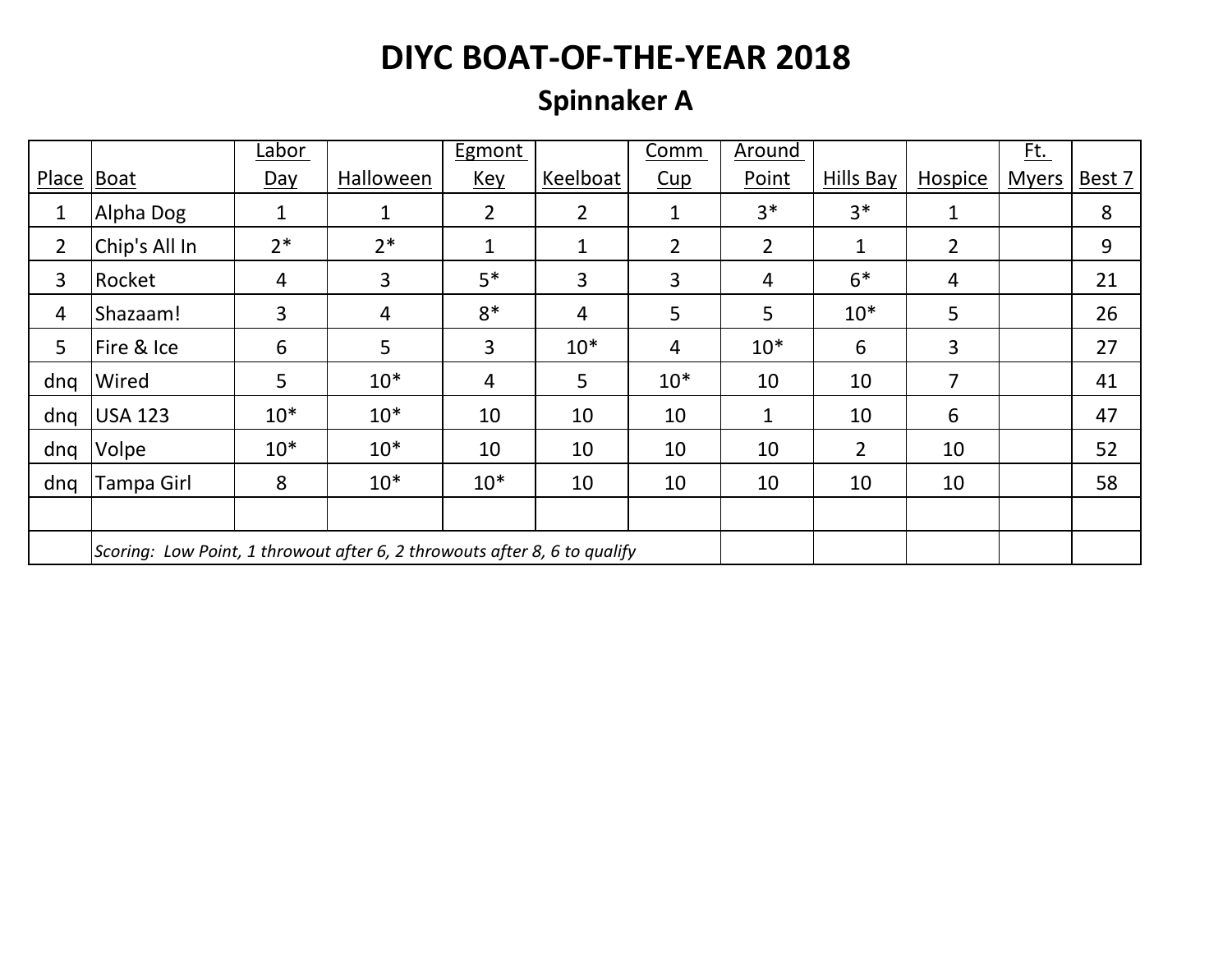### **Spinnaker B**

|                |                                                                           | Labor          |                | <b>Egmont</b>  |                | Comm           | Around         |           |                | <u>Ft.</u>   |        |
|----------------|---------------------------------------------------------------------------|----------------|----------------|----------------|----------------|----------------|----------------|-----------|----------------|--------------|--------|
| Place Boat     |                                                                           | $Day$          | Halloween      | <u>Key</u>     | Keelboat       | Cup            | Point          | Hills Bay | <b>Hospice</b> | <b>Myers</b> | Best 7 |
| $\mathbf{1}$   | Meltemi                                                                   | $\overline{4}$ | $2^{\circ}$    | $14*$          | $\overline{3}$ | 3              | $\mathbf{1}$   | $6*$      | $\overline{2}$ |              | 15     |
| $\overline{2}$ | <b>Yard Goat</b>                                                          | $\overline{2}$ | $\overline{4}$ | $\mathbf{1}$   | $14*$          | $\overline{2}$ | $\overline{3}$ | $6*$      | $\overline{4}$ |              | 16     |
| 3              | Privateer                                                                 | $\mathbf{1}$   | $\mathbf{1}$   | $14*$          | $\mathbf{1}$   | $14*$          | 14             | 6         | $\mathbf{1}$   |              | 24     |
| dnq            | Junior                                                                    | $14*$          | 5              | $14*$          | 14             | 5              | $\overline{2}$ | 14        | 3              |              | 43     |
| dng            | Dr. Bligh                                                                 | 5              | 6              | $\overline{2}$ | $14*$          | $14*$          | 14             | 6         | 14             |              | 47     |
| dnq            | Therapy                                                                   | 6              | $14*$          | $14*$          | $\overline{4}$ | 14             | 14             | 6         | 14             |              | 58     |
| dnq            | Volcano                                                                   | $14*$          | $14*$          | 14             | 14             | 6              | 4              | 14        | 14             |              | 66     |
| dnq            | Firewater                                                                 | $14*$          | $14*$          | 14             | 14             | $\mathbf{1}$   | 14             | 14        | 14             |              | 71     |
| dnq            | Whirligig                                                                 | $14*$          | $14*$          | 14             | $\overline{2}$ | 14             | 14             | 14        | 14             |              | 72     |
| dnq            | <b>Fully Involved</b>                                                     | $14*$          | 3              | $14*$          | 14             | 14             | 14             | 14        | 14             |              | 73     |
| dnq            | Alliance                                                                  | 3              | $14*$          | $14*$          | 14             | 14             | 14             | 14        | 14             |              | 73     |
| dnq            | 88                                                                        | $14*$          | $14*$          | 14             | 14             | 4              | 14             | 14        | 14             |              | 74     |
| dnq            | Tenacity                                                                  | 8              | $14*$          | $14*$          | 14             | 14             | 14             | 14        | 14             |              | 78     |
|                |                                                                           |                |                |                |                |                |                |           |                |              |        |
|                | Scoring: Low Point, 1 throwout after 6, 2 throwouts after 8, 6 to qualify |                |                |                |                |                |                |           |                |              |        |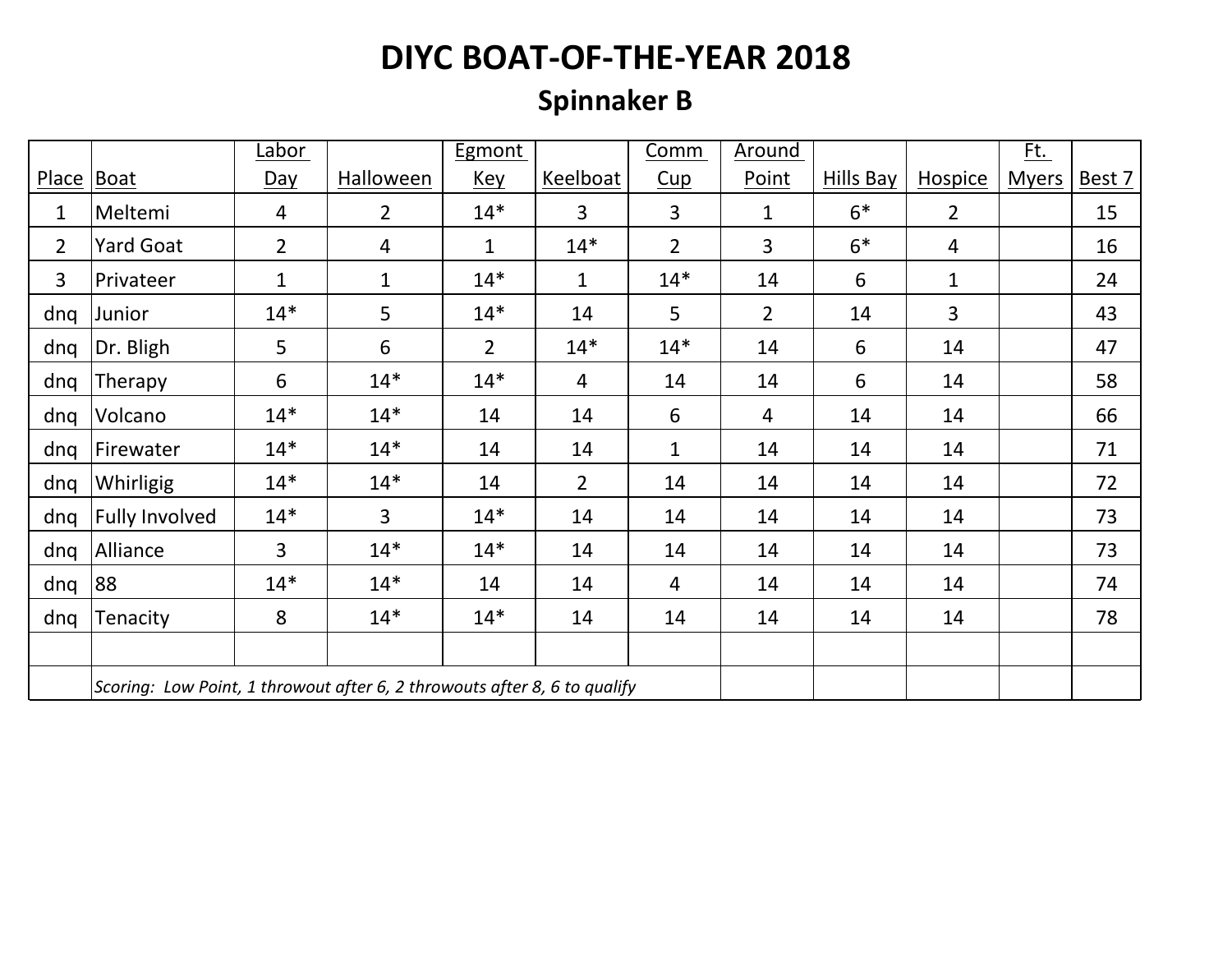#### **Racer-Cruiser**

|                |                                                                           | Labor          |                | Egmont          |                | Comm           | Around         |           |                | Ft.          |        |
|----------------|---------------------------------------------------------------------------|----------------|----------------|-----------------|----------------|----------------|----------------|-----------|----------------|--------------|--------|
| Place          | Boat                                                                      | <u>Day</u>     | Halloween      | <b>Key</b>      | Keelboat       | Cup            | Point          | Hills Bay | <b>Hospice</b> | <b>Myers</b> | Best 7 |
| 1              | Intrepid                                                                  | $\overline{2}$ | 1              | $\overline{2}$  | $\mathbf{1}$   | $\mathbf{1}$   | 1              | $6*$      | $12*$          |              | 8      |
| $\overline{2}$ | Sacred Cow                                                                | $3*$           | $\overline{2}$ | $\overline{3}$  | $\overline{2}$ | $\overline{2}$ | 3              | $6*$      | 3              |              | 15     |
| 3              | <b>First Wind</b>                                                         | 4              | 4              | $\overline{4}$  | $5*$           | 4              | $\overline{2}$ | $6*$      | 4              |              | 22     |
| 4              | Mon Ami                                                                   | $12*$          | $12*$          | 1               | $\overline{3}$ | 3              | $\overline{4}$ | 6         | 12             |              | 29     |
| 5              | Revenge                                                                   | $12*$          | $\overline{7}$ | $\overline{7}$  | 6              | 5              | $12*$          | 6         | 5              |              | 36     |
| dnq            | Javelina                                                                  | 6              | $\overline{3}$ | $5\overline{)}$ | $12*$          | $12*$          | 12             | 12        | 12             |              | 50     |
| dnq            | Wing-It                                                                   | 1              | $12*$          | $12*$           | 12             | 12             | 12             | 12        | $\overline{2}$ |              | 51     |
| dnq            | <b>Team Effort</b>                                                        | $12*$          | $12*$          | 12              | $\overline{4}$ | 12             | 12             | 12        | 12             |              | 64     |
| dnq            | <b>Blue Heron</b>                                                         | $12*$          | $12*$          | 6               | 12             | 12             | 12             | 12        | 12             |              | 66     |
| dng            | Sea Chelle                                                                | $12*$          | $\overline{7}$ | $12*$           | 12             | 12             | 12             | 12        | 12             |              | 67     |
| dnq            | Scorpion                                                                  | $12*$          | $12*$          | 12              | 12             | 12             | 12             | 12        | 1              |              | 61     |
|                |                                                                           |                |                |                 |                |                |                |           |                |              |        |
|                | Scoring: Low Point, 1 throwout after 6, 2 throwouts after 8, 6 to qualify |                |                |                 |                |                |                |           |                |              |        |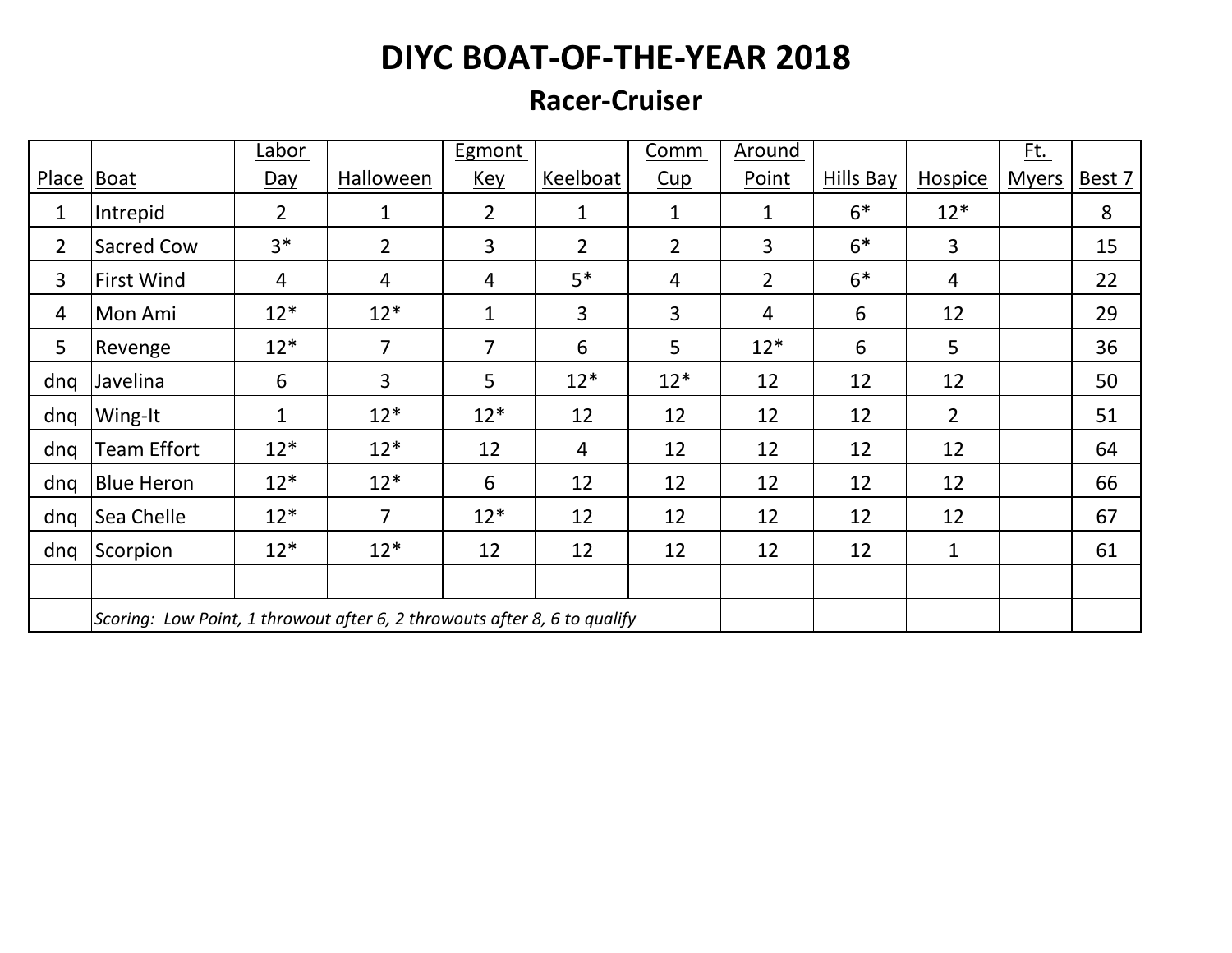#### **Cruiser**

|                |                                                                           | <u>Labor</u>   |                  | <b>Egmont</b>  |                 | Comm           | <u>Around</u>  |                  |                | <u>Ft.</u>   |        |
|----------------|---------------------------------------------------------------------------|----------------|------------------|----------------|-----------------|----------------|----------------|------------------|----------------|--------------|--------|
| <b>Place</b>   | Boat                                                                      | Day            | <b>Halloween</b> | <u>Key</u>     | <b>Keelboat</b> | Cup            | Point          | <b>Hills Bay</b> | <b>Hospice</b> | <u>Myers</u> | Best 7 |
| 1              | Impulse                                                                   | $\mathbf 1$    | $\overline{2}$   | $15*$          | $\mathbf{1}$    | $\overline{2}$ | $\mathbf{1}$   | $4*$             | $\mathbf{1}$   |              | 8      |
| $\overline{2}$ | <b>Wings</b>                                                              | 3              | 3                | $15*$          | $\overline{2}$  | 3              | $4*$           | $\overline{4}$   | 3              |              | 18     |
| 3              | Serenade                                                                  | 4              | 4                | 6              | $15*$           | 6              | $15*$          | 15               | 4              |              | 39     |
| dnq            | Long Gone                                                                 | $15*$          | $\mathbf{1}$     | 6              | $15*$           | $\mathbf{1}$   | 15             | 15               | 15             |              | 53     |
| dnq            | <b>MuneQuita</b>                                                          | $15*$          | $15*$            | $\overline{2}$ | 15              | 15             | $\overline{2}$ | $\overline{4}$   | 15             |              | 53     |
| dnq            | <b>Equinox</b>                                                            | $15*$          | 6                | $15*$          | $\overline{3}$  | $\overline{4}$ | 15             | 15               | 15             |              | 58     |
| dnq            | Lunacy                                                                    | $\overline{2}$ | $15*$            | $\mathbf{1}$   | $15*$           | 15             | 15             | 15               | 15             |              | 63     |
| dnq            | <b>Wild Thing</b>                                                         | 8              | 5                | 6              | $15*$           | $15*$          | 15             | 15               | 15             |              | 64     |
| dnq            | Climate Change                                                            | 8              | $\overline{7}$   | $15*$          | $15*$           | 15             | 15             | 15               | 15             |              | 75     |
| dnq            | Matou                                                                     | $15*$          | $15*$            | 15             | 15              | 15             | 15             | 15               | $\overline{2}$ |              | 77     |
| dnq            | Mistress                                                                  | $15*$          | $15*$            | 15             | 15              | 5              | 15             | 15               | 15             |              | 80     |
| dnq            | Chamame'                                                                  | 5              | $15*$            | $15*$          | 15              | 15             | 15             | 15               | 15             |              | 80     |
| dnq            | II Easy                                                                   | $15*$          | $15*$            | 15             | 15              | 15             | 15             | 15               | 6              |              | 81     |
| dnq            | <b>New Venture</b>                                                        | $15*$          | 9                | $15*$          | 15              | 15             | 15             | 15               | 15             |              | 84     |
|                |                                                                           |                |                  |                |                 |                |                |                  |                |              |        |
|                | Scoring: Low Point, 1 throwout after 6, 2 throwouts after 8, 6 to qualify |                |                  |                |                 |                |                |                  |                |              |        |